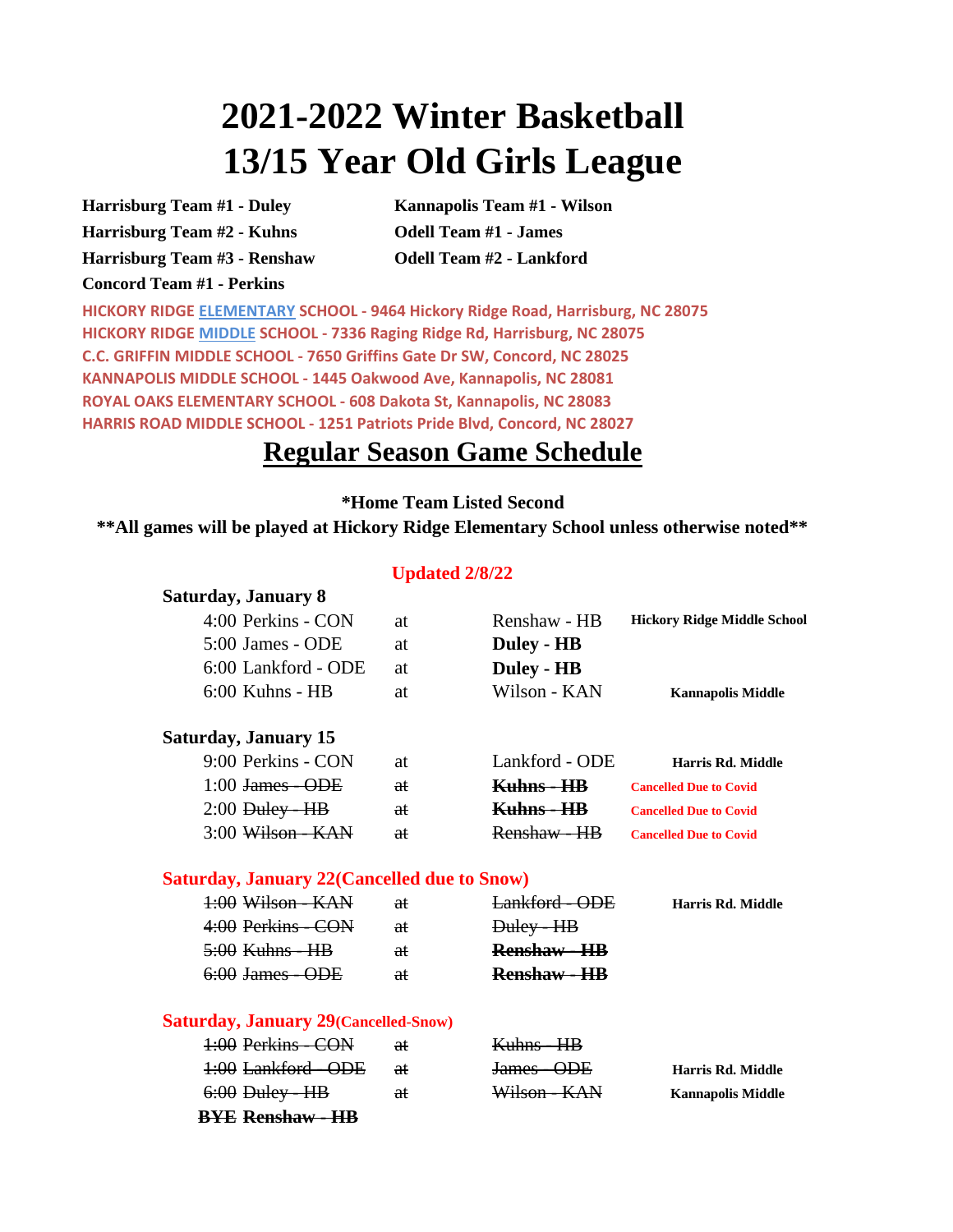| <b>Saturday, February 5</b>                       |          |                     |                                          |
|---------------------------------------------------|----------|---------------------|------------------------------------------|
| 2:00 Renshaw - HB                                 | at       | Kuhns - HB          | C.C. Griffin Middle                      |
| 3:00 Lankford - ODE                               | at       | Duley - HB          | C.C. Griffin Middle                      |
| $4:00$ Wilson - KAN                               | at       | Perkins - CON       | C.C. Griffin Middle                      |
| <b>BYE James - ODE</b>                            |          |                     |                                          |
|                                                   |          |                     |                                          |
| <b>Monday, February 7 (make-up from 1/22)</b>     |          |                     |                                          |
| 8:00 Perkins - CON                                | at       | Duley - HB          |                                          |
| Thursday, February 10(make-up from 1/15)          |          |                     |                                          |
| 8:00 James - ODE                                  | at       | Kuhns - HB          |                                          |
| <b>Friday, February 11</b>                        |          |                     |                                          |
| 7:30 Renshaw - HB                                 | at       | Wilson - KAN        | Royal Oaks Elem.                         |
| <b>Saturday, February 12</b>                      |          |                     |                                          |
| 1:00 Perkins - CON                                | at       | James - ODE         | Harris Rd. Middle                        |
| 1:00 Duley - HB                                   | at       | Renshaw - HB        |                                          |
| 2:00 Wilson - KAN                                 | at       | <b>Renshaw - HB</b> | (Makeup 1/15)                            |
| 3:00 Lankford - ODE                               | at       | Kuhns - HB          |                                          |
| <b>Saturday, February 19</b>                      |          |                     |                                          |
| $1:00$ Renshaw - HB                               |          | Lankford - ODE      |                                          |
| $2:00$ Duley - HB                                 | at<br>at | Kuhns - HB          | Harris Rd. Middle<br>C.C. Griffin Middle |
| 6:00 James - ODE                                  | at       | Wilson - KAN        | <b>Kannapolis Middle</b>                 |
| <b>BYE Perkins - CON</b>                          |          |                     |                                          |
|                                                   |          |                     |                                          |
| <b>Wednesday, February 23</b> (make-up from 1/22) |          |                     |                                          |
| 8:00 James - ODE                                  | at       | Renshaw - HB        |                                          |
|                                                   |          |                     |                                          |
| <b>Thursday, February 24 (make-up from 1/15)</b>  |          |                     |                                          |
| 8:00 Duley - HB                                   | at       | Kuhns - HB          |                                          |
|                                                   |          |                     |                                          |
| <b>Saturday, February 26</b>                      |          |                     |                                          |
| 1:00 Duley - HB                                   | at       | James - ODE         | Harris Rd. Middle                        |
| 1:00 Perkins - CON                                | at       | Renshaw - HB        |                                          |
| 2:00 Wilson - KAN                                 | at       | Kuhns - HB          |                                          |
| <b>BYE Lankford - ODE</b>                         |          |                     |                                          |
| <b>Saturday, March 5</b>                          |          |                     |                                          |
| 3:00 Perkins - CON                                | at       | Kuhns - HB          |                                          |
| 4:00 Duley - HB                                   | at       | Renshaw - HB        |                                          |
| 4:00 Lankford - ODE                               | at       | James - ODE         | Harris Rd. Middle                        |